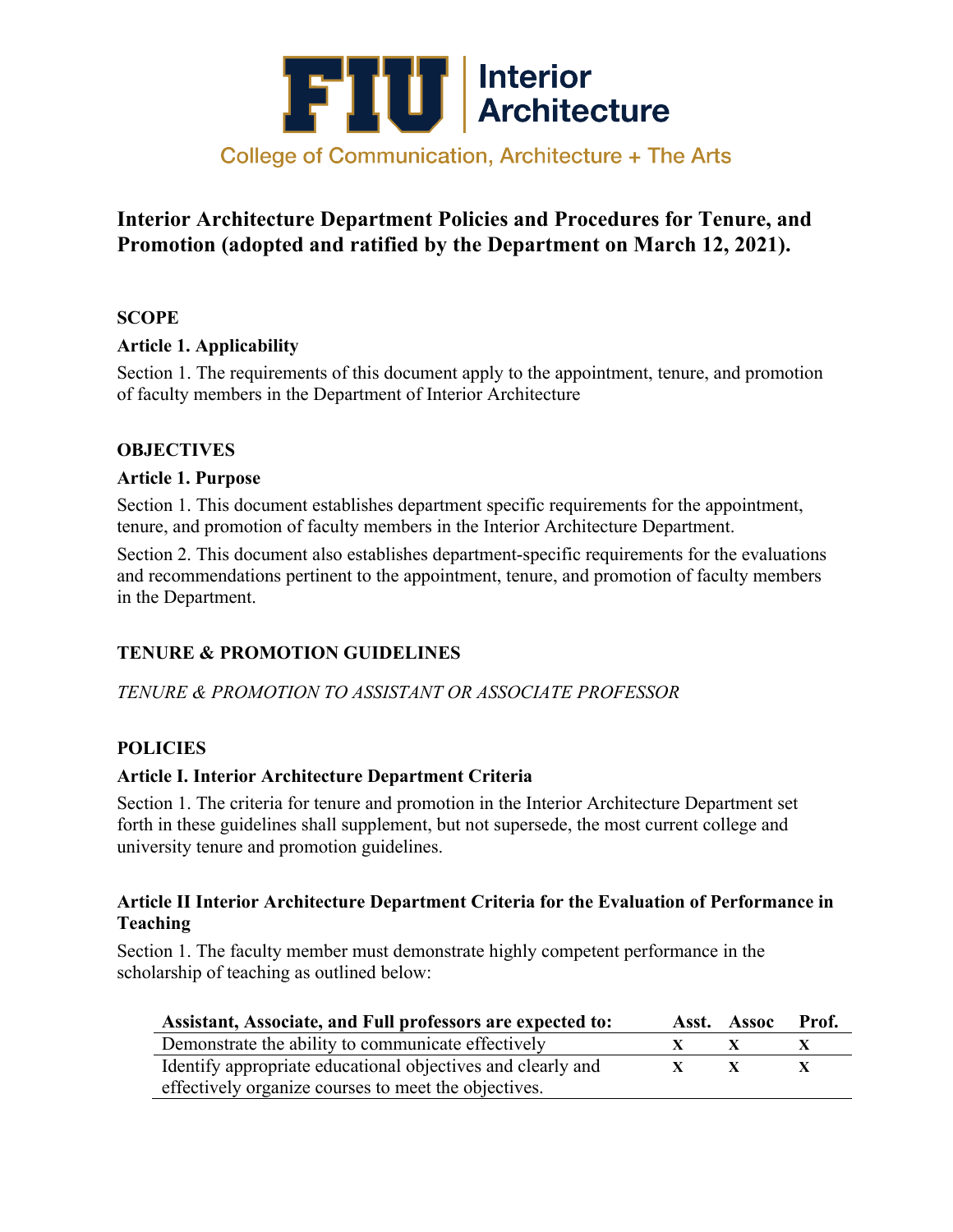# **FILI** Interior<br>Architecture

# College of Communication, Architecture + The Arts

| Require students to think purposefully, creatively, critically, and | $\mathbf{X}$ | $\mathbf{x}$ | X            |  |
|---------------------------------------------------------------------|--------------|--------------|--------------|--|
| rigorously                                                          |              |              |              |  |
| Construct effective procedures to evaluate student performance      | X            | X            | X            |  |
| Promote and maintain rigorous academic standards                    | X            | $\mathbf{X}$ | $\mathbf{X}$ |  |
| Participate in collaborative environments and in collaborative      | $\mathbf{X}$ | $\mathbf{X}$ | X            |  |
| projects                                                            |              |              |              |  |
| Develop and promote educational programs that enhance the           |              | X            | X            |  |
| student learning within the department                              |              |              |              |  |
| Demonstrate consistent record of outstanding teaching               |              | X            | X            |  |
| Publish and exhibit of teaching activities in peer reviewed         |              | X            | $\mathbf{X}$ |  |
| contexts                                                            |              |              |              |  |
| Participate in conferences, symposia, workshops, and other          |              | $\mathbf{x}$ | $\mathbf{x}$ |  |
| academic activities that promote expertise and inform and           |              |              |              |  |
| improve teaching                                                    |              |              |              |  |
| Serve as a source of specialized information and general            |              |              | $\mathbf{X}$ |  |
| knowledge of the field                                              |              |              |              |  |
| Develop and coordinate conferences, symposia, workshops, and        |              |              | X            |  |
| other academic activities in your area                              |              |              |              |  |

### **Article III. Interior Architecture Department Criteria for the Evaluation of Performance in Research and/or Creative Work**

Section 1. Faculty members recommended by the Interior Architecture Department for tenure and promotion must show a commitment to excellence through sustained high levels of research and/or creative work that may include funded and unfunded activities of a scholarly nature as well as critical engagement in the field of interior Architecture.

Research and creative work in the Interior Architecture Department may include, but is not limited to:

- 1) published scholarly books and articles authored and/or edited by the faculty member;
- 2) creative work completed by the faculty member alone or in a collaborative setting (Faculty members may include compensated Architecture work in the file);
- 3) published editorials, reviews, participation in professional and academic juries, or any published commentaries made by the faculty member in a professional capacity about Architecture issues;
- 4) scholarly and professional books, articles, and presentations in other media written and/or edited by others that focus on or include the faculty member's own work.

#### **Assistant, Associate, and Full professors are expected to do the following:**

**Asst. Assoc Prof**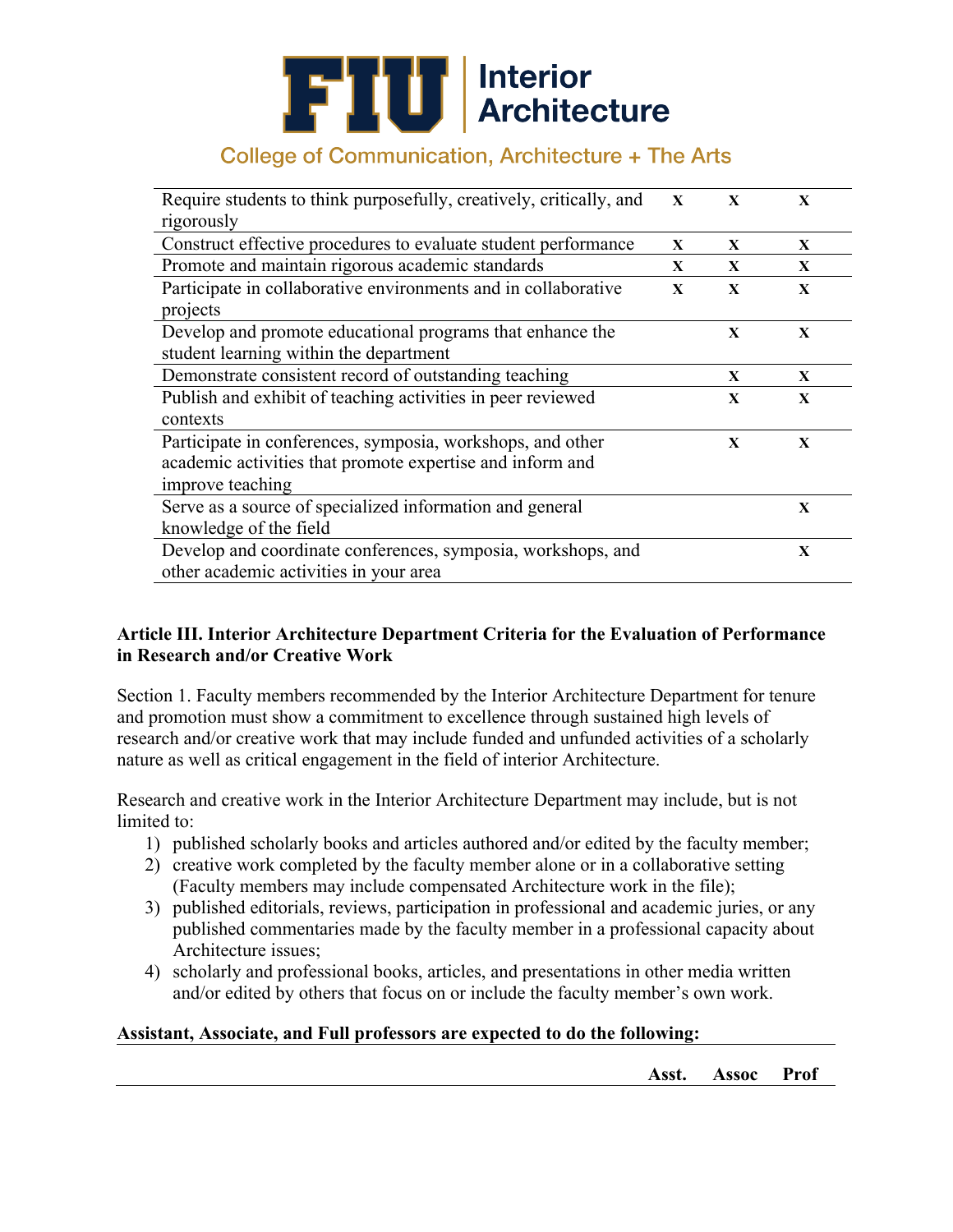# **FIU** Interior

## College of Communication, Architecture + The Arts

| Demonstrate successful engagement in research and creative      |   |   |   |
|-----------------------------------------------------------------|---|---|---|
| activities, such as writing, research, exhibition, and          | X | X | X |
| Architecture work                                               |   |   |   |
| Demonstrate a capacity for independent thought and              |   |   |   |
| intellectual curiosity                                          | X | X | X |
| Exhibit quality in research and/or creative work                |   |   |   |
|                                                                 | X | X | X |
| Practice clear, thorough documentation and presentation of      |   |   |   |
| research and creative work                                      | X | X | X |
| Develop & maintained intellectual depth in an area of expertise |   |   |   |
|                                                                 |   | X | X |
| Provide evidence of completed research and creative work of     |   |   |   |
| outstanding quality                                             |   | X | X |
| Demonstrate consistent record of outstanding creative work /    |   |   |   |
| research / scholarship of outstanding quality                   |   | X | X |
| Achieve international and national peer recognition of          |   |   |   |
| completed creative work / research.                             |   | X | X |

Section 2. Candidate must demonstrate merit of creative work by providing detailed account of work's recognition, critical assessment, and review within both the academy and the discipline. This may be demonstrated through the publication of the work in peer-reviewed journals, through "critical" reviews on the work in national or international publications, and through awards.

All forms of creative work must be presented with evidence of peer review and/or broad professional acknowledgement of one's accomplishment. This description should include the process for selection and review that their creative work underwent to be included in the book, article, or other media. To facilitate an understanding of the peer-review context and processes for competitive review and prize placement for creative work, faculty must clearly articulate the evaluation process, number of competitors, opportunities for dissemination, and any other relevant information that would assist in the evaluation of the achievement.

Merit of awards for creative work are determined by how an award was granted (e.g. juried by a group of peers reviewers with the names of the competitors given—also known as "peerreviewed," or by peer reviewers without names attached to projects—also known as "blind peer-reviewed," or juried by some other method). Consideration should also be given to the type of award (international, national regional or local), the scope of work that the award recognizes (a lifetime achievement award versus an award for a single work of Architecture), the prestige of the awarding agency and of the specific jurors. Examples of institutions offering awards and medals for research and creative work at the local, state, national, and international levels include, but are not limited to:

- Interior Architecture Educators Council;
- Environmental Architecture Research Association;
- American Society of Interior Designers;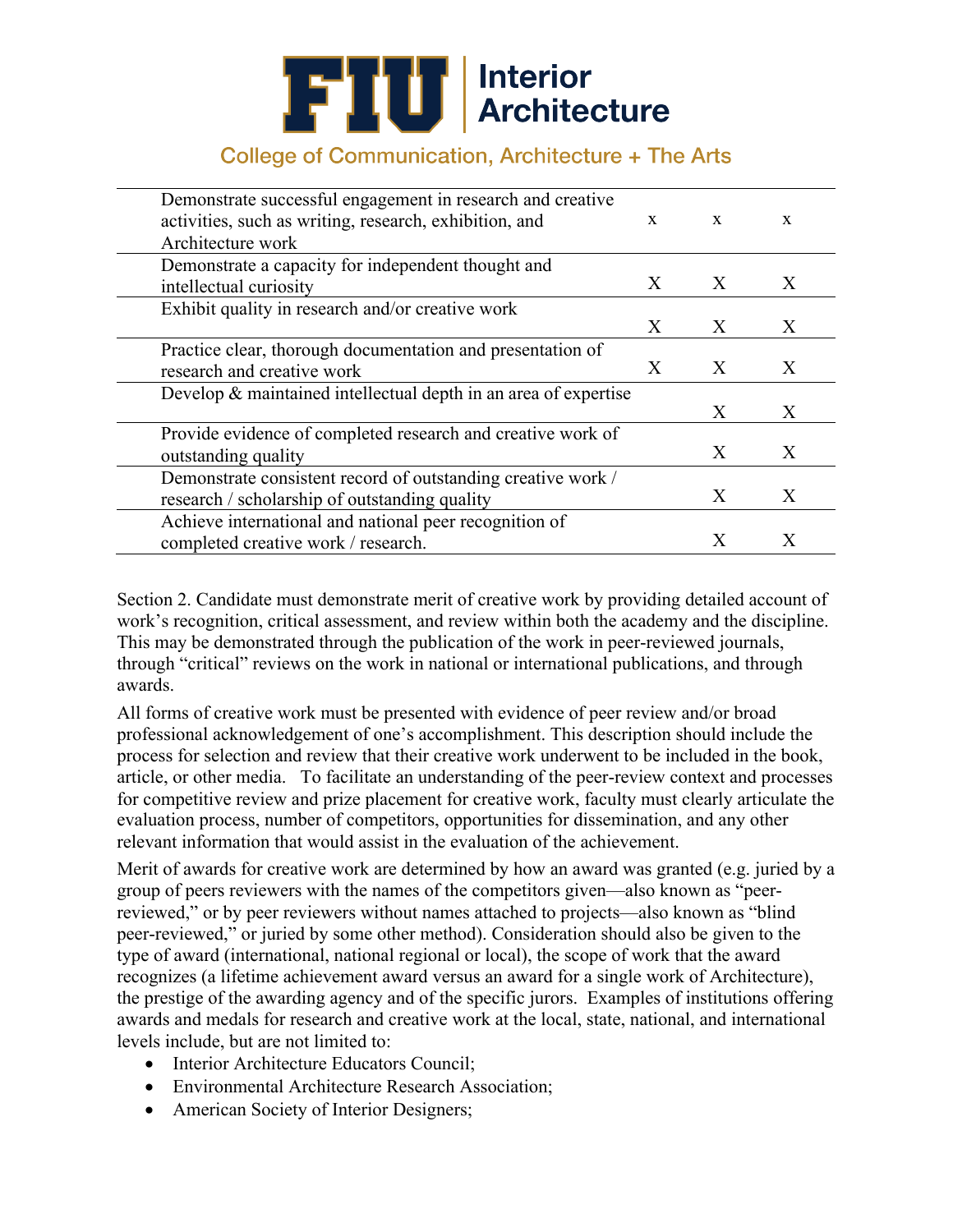

- International Interior Design Association;
- American Institute of Architects (AIA);
- American Society of Landscape Architects (ASLA)
- The Association of Collegiate Schools of Architecture (ACSA);

Section 3; Candidates must demonstrate merit of funded or unfunded research projects by providing detailed account of how this work is reviewed and disseminated through publication, presentation, lectures or other appropriate venues. Consideration will be given to whether the faculty member is principal or co-investigator, with principal investigator receiving higher consideration.

In addition to the criteria listed above, merit of funded research is established through prestige of a funding agency, as well as, the monetary value of the grant. Examples of prestigious funding agencies in the field of Interior Architecture include but are not limited to the following list of funding organizations:

- Interior Design Educators Council (IDEC)
- International Interior Design Association (IIDA)
- American Society of Interior Designers (ASID)
- Association of Collegiate Schools of Architecture (ACSA)
- Department of Energy (DOE)
- Environmental Protection Agency (EPA)
- Graham Foundation
- National Endowment for the Arts (NEA)
- National Science Foundation (NSF)

Merit of unfunded research is established through manner in which the results of this activity are disseminated through publication, presentation and invited lectures. Examples of top tier publications in the field of Interior Architecture include but are not limited to the following list of journals:

- *The Journal of Interior Design* (blind peer-reviewed);
- *The Journal of the Society of Architectural Historians (peer-reviewed);*
- *Environment Behavior* (blind peer-reviewed;
- *Journal of Planning Research and Practice* (blind peer reviewed)
- *Landscape Journal* (blind peer-reviewed);
- *The Journal of Architectural Education* (blind peer-reviewed, see explanation of process above);

## **Article IV. College Criteria for the Evaluation of Performance in Service**

Section 1. Assistant, Associate, and Full professors are expected to: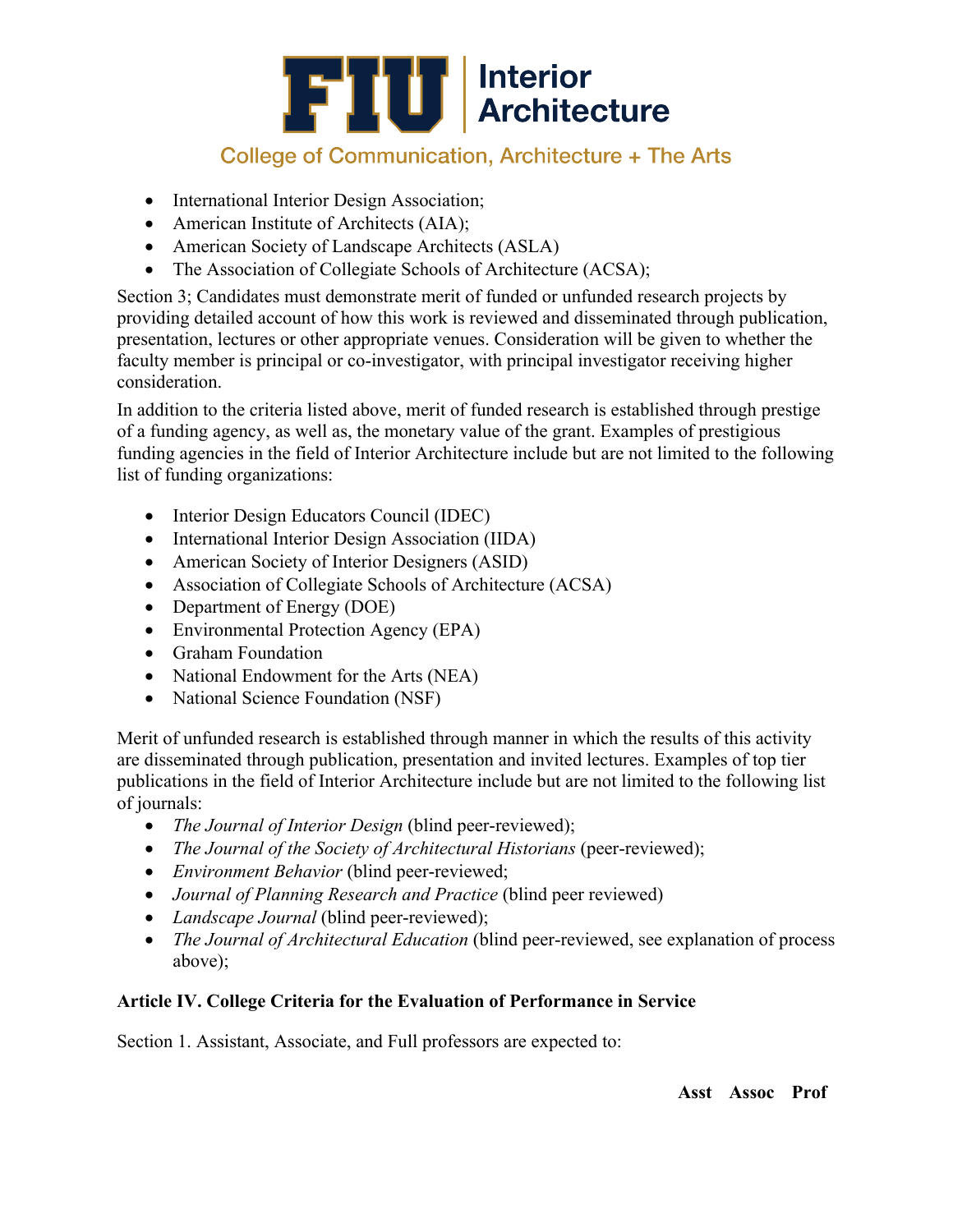# **FILI** Interior<br>Architecture

## College of Communication, Architecture + The Arts

| Mentor students effectively                                         |   | X            | Χ |
|---------------------------------------------------------------------|---|--------------|---|
| Participate effectively in faculty governance, committee work, etc. | X | $\mathbf{X}$ | X |
| Participate effectively in general Departmental administration and  | X | X            | X |
| events                                                              |   |              |   |
| Engage in service activities that support and promote the           | X | X            | X |
| Department, College, and University missions                        |   |              |   |
| Contribute to the community service of the Department               | X | Х            | X |
| Contribute to the University through service on Dept, College and   |   | X            | X |
| University committees                                               |   |              |   |
| Be recognized by award, peer review selection, or election to       |   | X            | X |
| service positions within the profession                             |   |              |   |
| Serve as a source of specialized information and general            |   |              | X |
| knowledge of the field                                              |   |              |   |
|                                                                     |   |              |   |
| Mentor faculty effectively                                          |   |              |   |

### **Article V. Interior Architecture Department Procedures**

Section 1. The Department of Interior Architecture implements tenure and promotion procedures in compliance with applicable College and University requirements and in accordance with the Board of Trustees-United Faculty of Florida Collective Bargaining Agreement (UFFCBA.)

#### **PROCEDURES**

#### **Article I. Annual Evaluation**

Section 1. The annual evaluation procedure will be implemented in compliance with applicable College, UFFCBA, and University requirements.

#### **Article 2: Third Year Review**

Section 1. The progress review procedure will be implemented in compliance with applicable College, and University requirements, including the schedule published by Academic Affairs.

Section 2: When the candidate seeks third year review, and the Interior Architecture Department has fewer than three tenured professors (including the Department Chair,) the department will forego the departmental faculty evaluation. The Department Chair will assemble a committee of five faculty from other department s to serve as ad hoc reviewers of the third year candidate's dossier. This group will provide an evaluation and recommendation letter addressed to the Dean and add it to the file. The file will then progress through the review process outlined in the University Tenure and Promotion Manual and the College of Communication, Architecture + The Arts Policies and Procedures.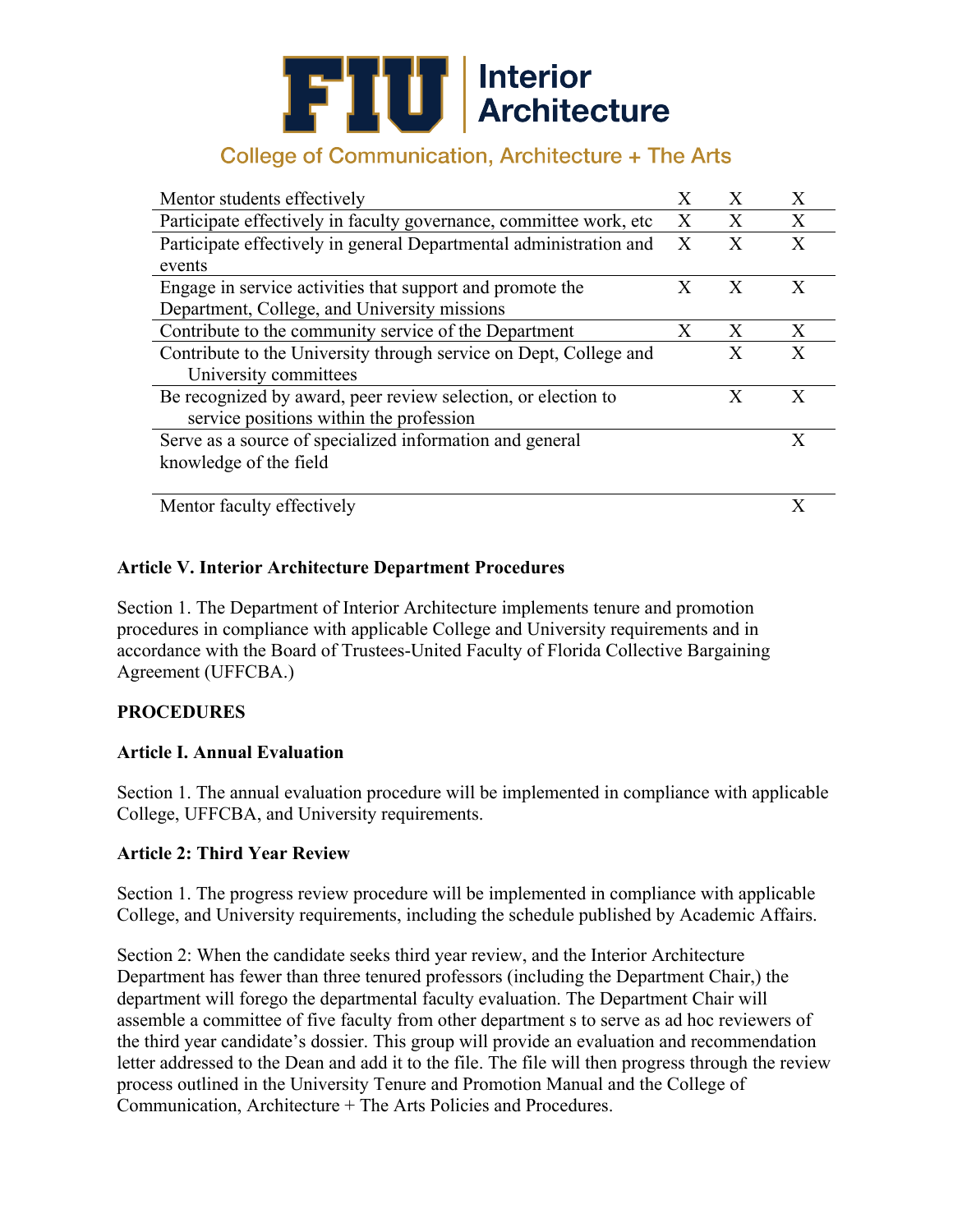

#### **Article III. Tenure and Promotion Application Review**

Section 1. The composition of the Interior Architecture Department Tenure and Promotion committee will follow University Tenure and Promotion and College of Communication Architecture + The Arts guidelines.

Section 2: For votes on tenure and promotion the committee must have a quorum, which will be two-thirds of the faculty members eligible to participate on the committee according to university guidelines.

Committee members will elect a committee chair, who will be responsible for following tasks:

- Schedule at least one meeting of the committee members for deliberations.
- Oversee a secret ballot by committee members with the options of "yes" or "no" for tenure and "yes" or "no" for promotion to associate professor.
- Vote for promotion and tenure of candidates
- Count the votes and report the results back to the committee during the meeting when the votes are taken.
- Draft the letter of recommendation on behalf of the committee that will be addressed to the dean of the college and will outline the results of the committee's deliberations and an explanation of any irregularities or abstentions.
- Deliver the draft letter to the committee for review and approval.
- Add the approved letter to the candidate's tenure and promotion file prior to submitting the file to the Dean.

The Interior Architecture Department discourages abstention votes. The department does not allow votes by proxy or those offered in any other manner than by secret ballot at the meeting. The vote will be considered positive if the candidate receives a simple majority of positive votes for tenure and/or promotion.

Section 3: When the candidate seeks promotion from assistant to associate professor, and the Interior Architecture Department has fewer than three tenured professors (including the Department Chair,) the department will forego the departmental faculty evaluation. The Department Chair will provide an evaluation and recommendation letter addressed to the Dean and add it to the file. The file will then progress through the review process outlined in the University Tenure and Promotion Manual and the College of Communication, Architecture + The Arts Policies and Procedures.

Section 4: When the candidate seeks promotion from associate to full professor, and the Interior Architecture Department has fewer than three professors at the level of full professor, the department will forego the departmental faculty evaluation. The Department Chair will provide an evaluation and recommendation letter addressed to the Dean and add it to the file. The file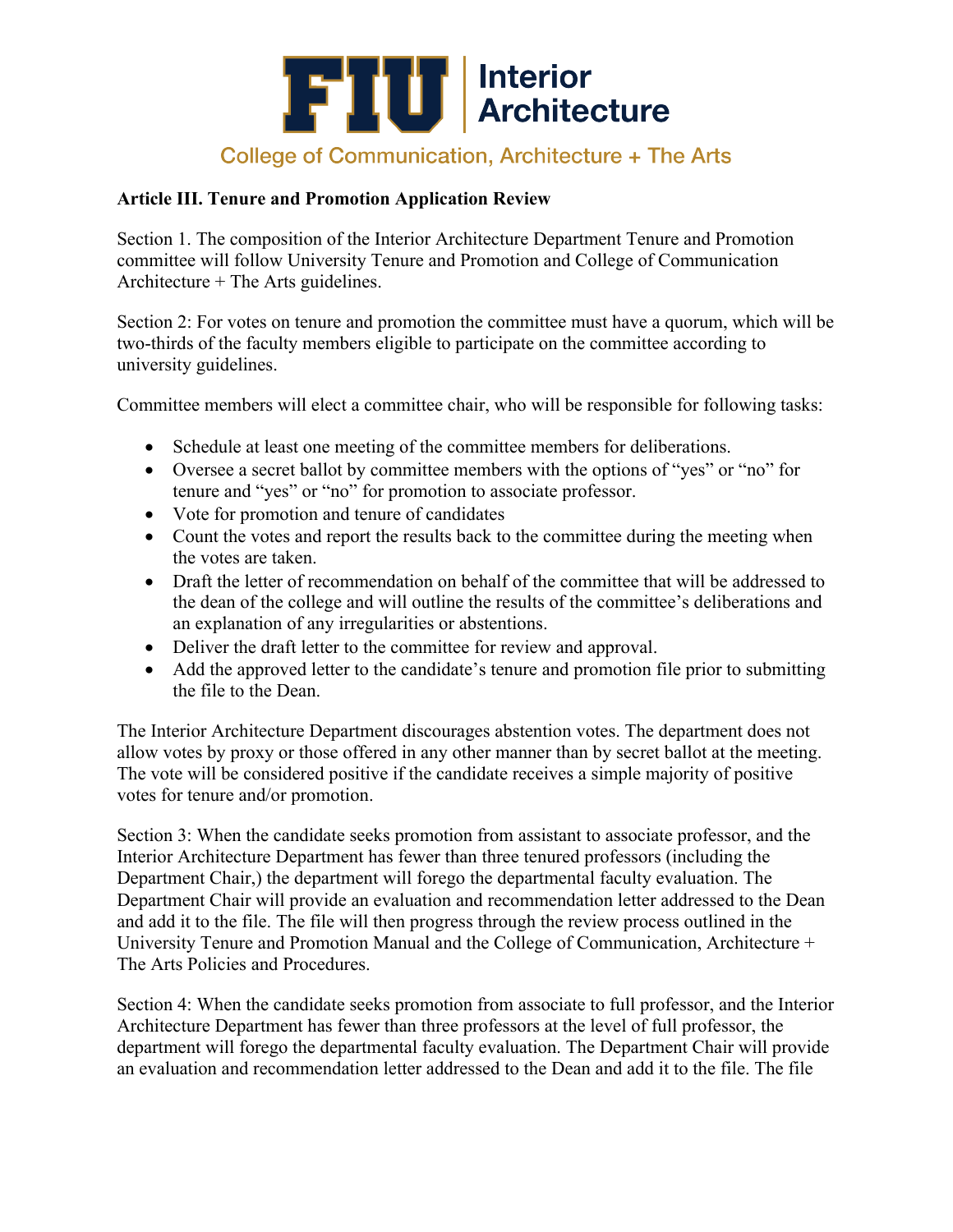

will then progress through the review process outlined in the University Tenure and Promotion Manual and the College of Communication Architecture + The Arts Policies and Procedures.

### **Article IV. Solicited Letters of Evaluation**

i. The Interior Architecture Department requires a minimum of five letters from external reviewers who are in a position to provide an evaluation of the candidate's scholarly and professional activities. The department chairperson in consultation, with some or all members of the departmental Tenure and Promotion committee, will decide from whom to request letters and will make the formal request for letters. The candidate will be informed of the identities of the outside reviewers and shall be given the opportunity to add up to two names from whom letters will be solicited and to strike up to two names from the list. Outside letters are intended to be an independent, professional evaluation. Normally, letters will not be solicited from former mentors, mentees, coauthors, co-editors, or anyone who has been associated with the candidate closely enough so that there would be reason to question the impartiality of the evaluation. Exceptions will be accompanied by an explanation in the dossier. These letters should will come from individuals at institutions that are benchmark research universities in accordance with FIU's mission and goals; i.e. from universities ranked by Carnegie as Research University/Very High Research Activity or Research University/High Research Activity. Because the former is the category to which FIU aspires, at least two letters should come from RU/VHR universities. For universities outside the U.S., the Institute of Higher Education, Shanghai Jiao Tong University, rankings of the top 500 world universities is generally accepted as an international standard and should be consulted. The solicited letters should come from individuals who have attained positions of national leadership in their respective fields.

iii. Outside reviewers will be instructed to briefly identify their credentials and authority to review the candidate's accomplishments, within the context of their letters. In addition, the file will include full curriculum vitae of the authors of external letters of support, rather than abbreviated or summary biography.

iv. In order to provide the external reviewer independence in providing a candid evaluation, the promotion and tenured candidates in the Interior Architecture Department will not have access to the external reviewers' letters.

These policies were adopted by the Department on February 26, 2020**.** 

# **POLICIES Article I. Interior Architecture Department Criteria**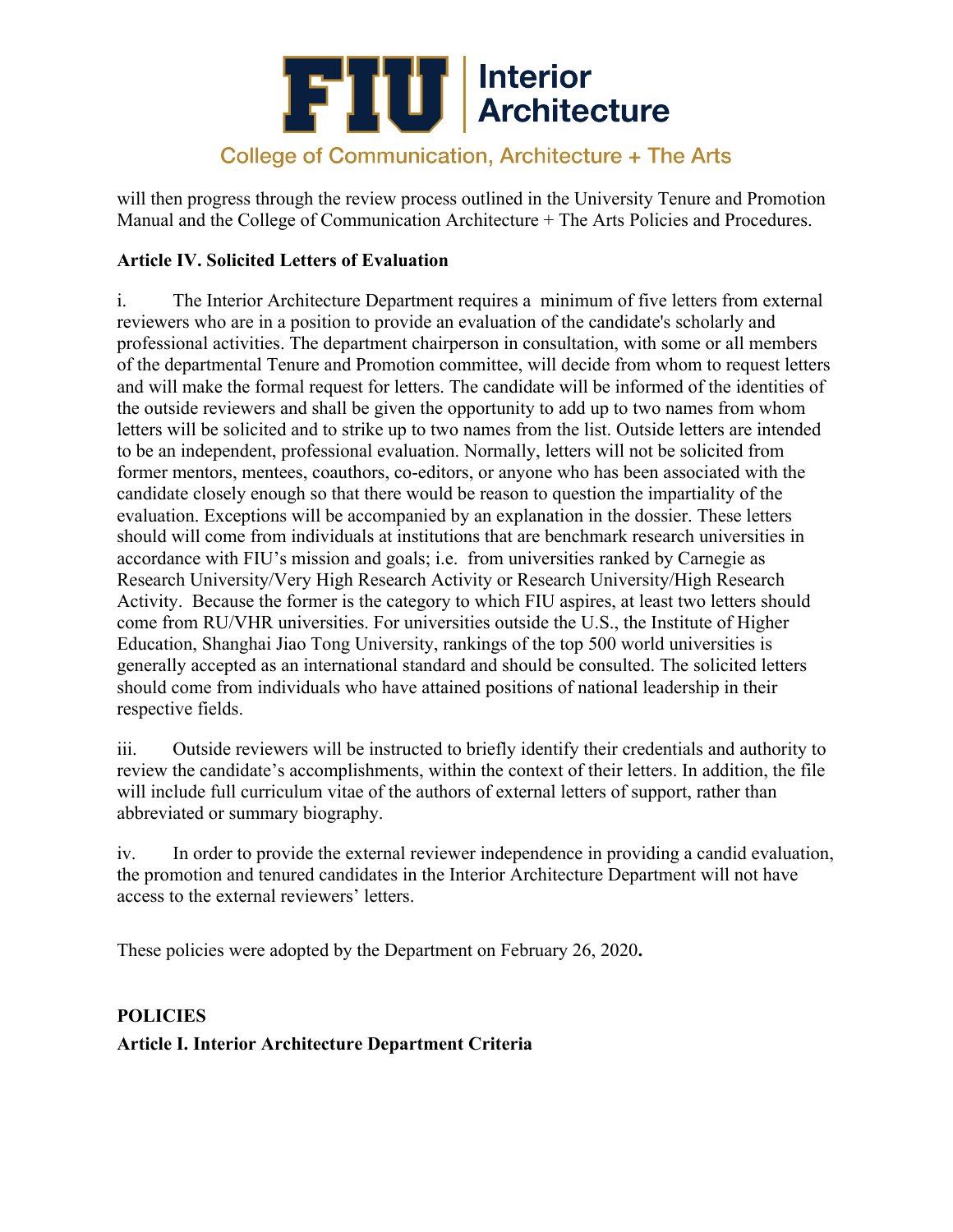

## **NON-TENURE-TRACK PROMOTION GUIDELINES**

### **PROMOTION TO ASSOCIATE TEACHING PROFESSOR AND TEACHING PROFESSOR**

### **POLICIES**

Section 1. The criteria for non-tenure track promotion in the Interior Architecture Department set forth in these guidelines shall supplement, but not supersede, the most current college and university guidelines.

#### **Article 1. Eligibility**

Promotion from Assistant to Associate Teaching Professor will not be considered until the start of the sixth year of continuous service as an Assistant Teaching Professor. Candidates who have held the position of Visiting Instructor and for whom there has been no break between the visiting and regular appointment may aggregate their full-time teaching service to reach the required total of five completed years.

### **Article II. Interior Architecture Department Criteria for the Evaluation of Non-Tenure Track Faculty Performance in Teaching and Service**

#### **Promotion to Associate Teaching Professor**

Promotion to Associate Teaching Professor requires a consistent record of outstanding teaching. In addition to the candidate's qualitative self-evaluation, the promotion dossier should also include student evaluations, peer evaluations, indications of any teaching awards received, and annual assignments and annual evaluations.

For promotion to Associate Teaching Professor, there must be evidence of consistent meritorious achievements in teaching, advising (including student engagement and mentoring), and in other assigned administrative or service activities (e.g., program coordinator, certificate director). Student evaluations of teaching should be superior. In addition, the evaluation will consider such items as peer reviews of one's teaching, one's importance to, and role in improving, the unit's instructional or academic program of course development (or in other areas of assignment) and use of innovative techniques or technologies.

Any pedagogical publications, discipline publications, classroom and laboratory innovations, contributions to student advising, and university service should be included in the promotion application along with evidence that the Assistant Teaching Professor has used the assessment of student learning outcomes to influence in a positive manner his or her teaching. Assistant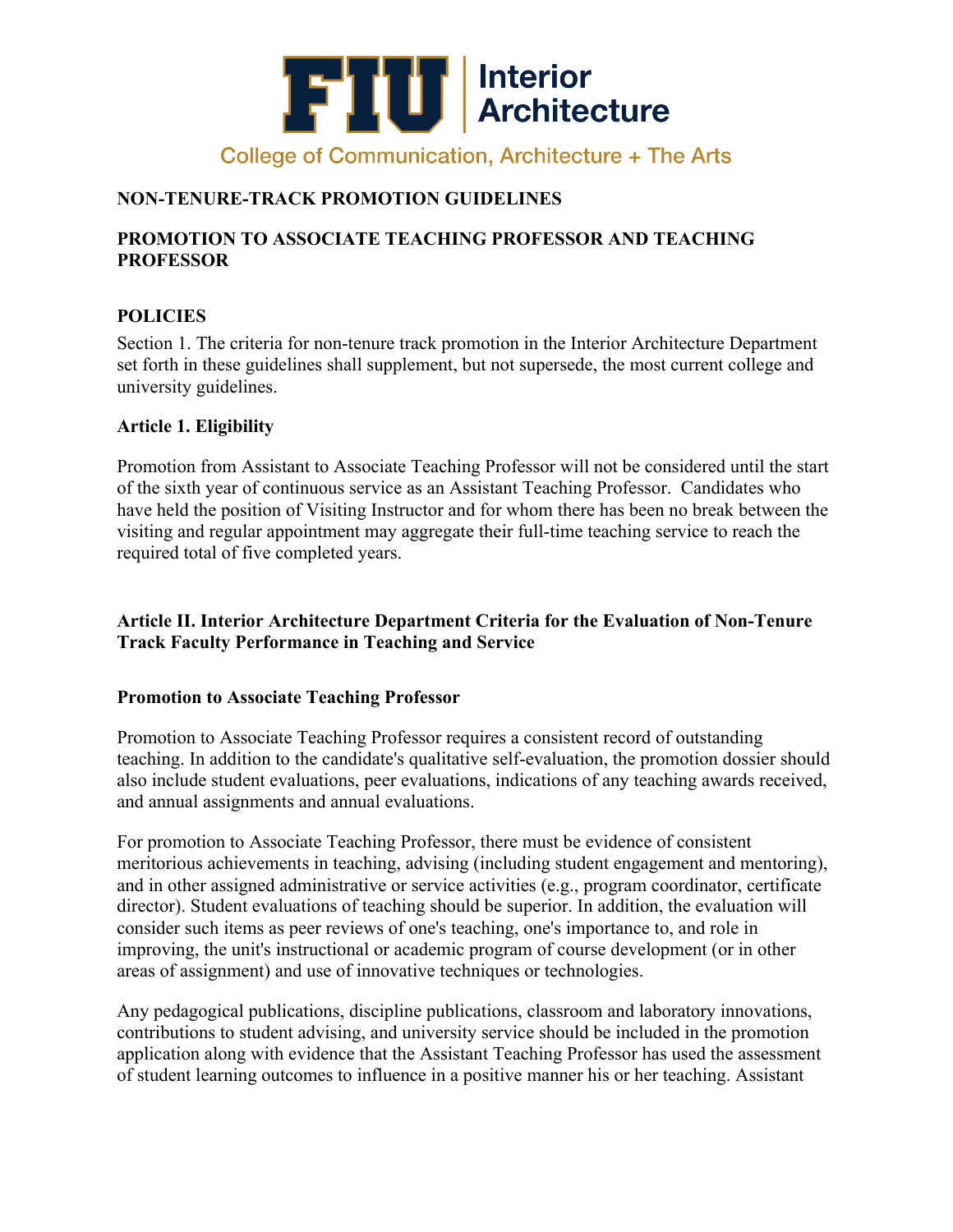

Teaching Professors are not required to apply for promotion at any time, and an Assistant Teaching Professor applying and failing may continue as an Assistant Teaching Professor.

#### **Teaching Professor**

It is not expected that faculty will receive an initial appointment as Teaching Professor. This is a position typically obtained through promotion from Associate Teaching Professor. Those currently holding the title of Assistant Teaching Professor should apply to the rank of Associate Teaching Professor; those currently holding the title of Associate Teaching Professor should apply to the rank of Teaching Professor. Such promotion will not be considered prior to the start of the sixth year of continuous service as an Associate Teaching Professor.

Promotion to Teaching Professor requires a continued, consistent record of outstanding teaching. In addition to the candidate's qualitative self-evaluation, the promotion dossier should also include student evaluations, peer evaluations, indications of any teaching awards received, and annual assignments and annual evaluations.

For promotion to Teaching Professor, there must be evidence of consistent meritorious achievements in teaching, advising (including student engagement and mentoring), and in other assigned administrative or service activities (e.g., program coordinator, certificate director). Student evaluations of teaching should be superior. In addition, the evaluation will consider such items as peer reviews of one's teaching, one's importance to, and role in improving, the unit's instructional or academic program of course development (or in other areas of assignment) and use of innovative techniques or technologies.

Any pedagogical publications, discipline publications, classroom and laboratory innovations, contributions to student advising, and university service should be included in the promotion application along with evidence that the Associate Teaching Professor has used the assessment of student learning outcomes to influence in a positive manner his or her teaching. Associate Teaching Professors are not required to apply for promotion at any time, and an Associate Teaching Professor applying and failing may continue as an Associate Teaching Professor.

#### **Promotion to Teaching Professor**

Promotion to Teaching Professor uses the same criteria as those for promotion to Associate Teaching Professor. The consistency of teaching success, evidence of teaching quality enhancement, contribution to pedagogy, innovation, and service are important considerations for promotion to Teaching Professor. Associate Teaching Professors are not required to apply for promotion at any time, and an Associate Teaching Professor applying and failing may continue as an Associate Teaching Professor.

#### **Article III. Interior Architecture Department Procedures**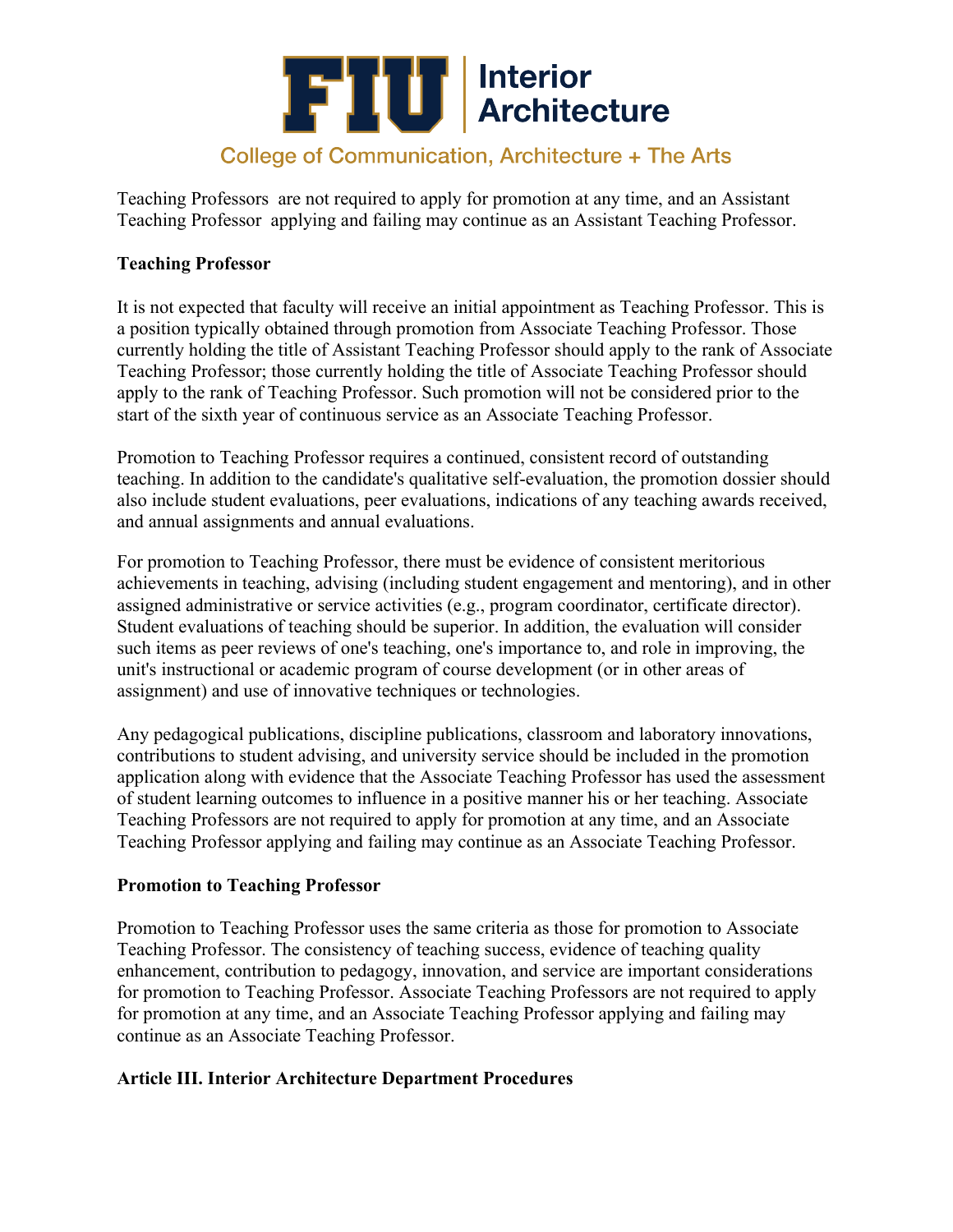

Section 1. The Department of Interior Architecture implements tenure and promotion procedures in compliance with applicable College and University requirements and in accordance with the Board of Trustees-United Faculty of Florida Collective Bargaining Agreement (UFFCBA.)

#### **PROCEDURES**

#### **Article I. Annual Evaluation**

Section 1. The annual evaluation procedure will be implemented in compliance with applicable College, UFFCBA, and University requirements.

#### **Article II. Promotion Application Review**

#### **Promotion to Associate Teaching Professor**

Promotion applications will be considered by a committee composed of two Associate Teaching Professors (or Assistant Teaching Professors, if no Associate Teaching Professors are in the department) and three tenured faculty members, chaired by one of the tenured faculty members. The committee makes a recommendation to the department chair. The Department Chair makes a recommendation to the Dean who makes a recommendation to the Provost. The promotion is effective in the semester subsequent to the approval by the Provost.

Assistant Teaching Professors promoted to Associate Teaching Professors receive a promotion increment as established in the BOT-UFF Collective Bargaining Agreement. .

#### **Promotion to Teaching Professor**

Promotion applications will be considered by a committee composed of two Teaching Professors/University Instructors/Lecturers (or Associate Teaching Professors/Senior Instructors/Lecturers or Instructors/Lecturers, if no Teaching Professors/University Instructors/Lecturers are in the department) and three tenured faculty members, chaired by one of the tenured faculty members. The committee makes a recommendation to the department faculty who vote by secret ballot on the application.

The Department Chair makes a recommendation to the Dean who makes a recommendation to the Provost. The promotion is effective in the semester subsequent to the approval by the Provost.

Associate Teaching Professors promoted to Teaching Professors receive a promotion increment as established in the BOT-UFF Collective Bargaining Agreement.